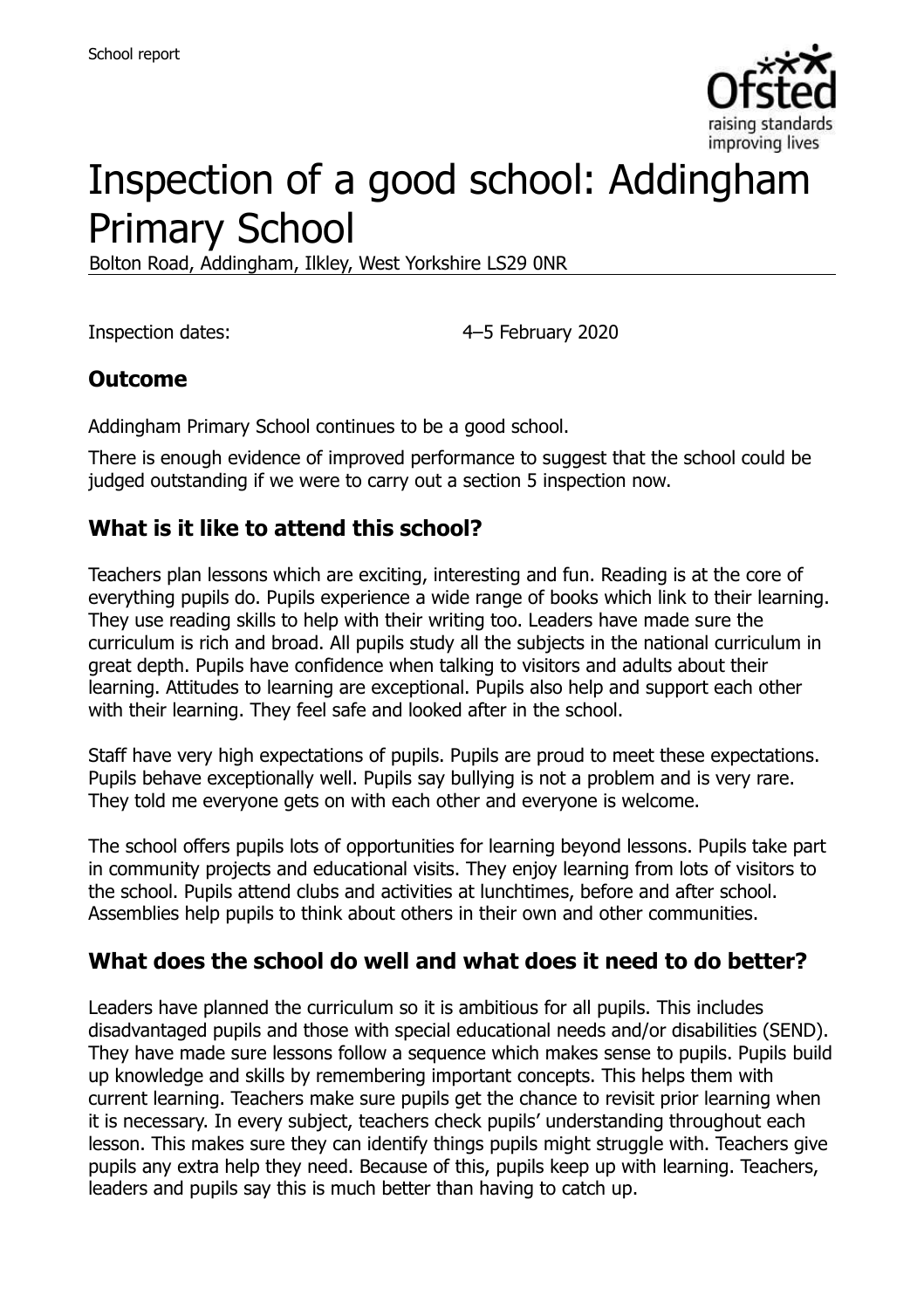

Reading has a high profile. Younger pupils learn phonics knowledge well. This provides them with the skills needed to develop reading further. Teachers choose books that match the phonics skills of pupils. High-quality reading books provide a basis for lots of learning. There is a new book to study every half term for all pupils. Leaders make sure pupils develop a love of reading by introducing them to a wide range of books. These books always match pupils' reading skills. But the books also challenge them to improve their reading.

Throughout the curriculum, teachers link reading and writing. For example, in Year 3, pupils study 'The Lion, the Witch and the Wardrobe'. They use this text to develop their script-writing skills. Pupils have opportunities to try other writing styles as well. Pupils practise planning, drafting and editing their work. Pupils' reading and writing are of high quality in all year groups.

In mathematics, leaders sequence lessons so pupils learn in a logical order, building up skills. Pupils get the chance to apply skills by problem solving and reasoning. The quality of pupils' work in mathematics is high.

During the inspection, I was able to see some exceptional work from pupils in science and art. Leaders have also made sure that pupils experience a broad curriculum. All pupils have French and music lessons. Many of these lessons are with specialist teachers.

Pupils are at the centre of this school, and the school strives to be at the centre of the community. The 'green heart of Addingham' project is one example of how leaders have worked hard to ensure this. Pupils enjoy a wide range of experiences. These help them to develop important life skills. Their exemplary behaviour provides evidence of how they benefit from this.

Leaders have made significant improvements since the last inspection. But they have done so while taking into consideration the well-being and workload of staff. Staff report they are proud of the school and are very happy to work in it.

# **Safeguarding**

The arrangements for safeguarding are effective.

Leaders and governors ensure that the procedures for checking, recruiting and training staff are robust. All staff have regular safeguarding training. As a result, staff take swift action to ensure that pupils receive the help they need. All staff and pupils know who to talk to when they have a concern.

Leaders have worked hard to make sure pupils are supported if they have concerns or worries. They have recently introduced a project which is popular with pupils because it allows them to share any feelings of vulnerability they may have. Pupils learn how to keep themselves safe, including when online. Pupils know the names of the designated safeguarding leaders in the school. They understand what leaders can do to help them.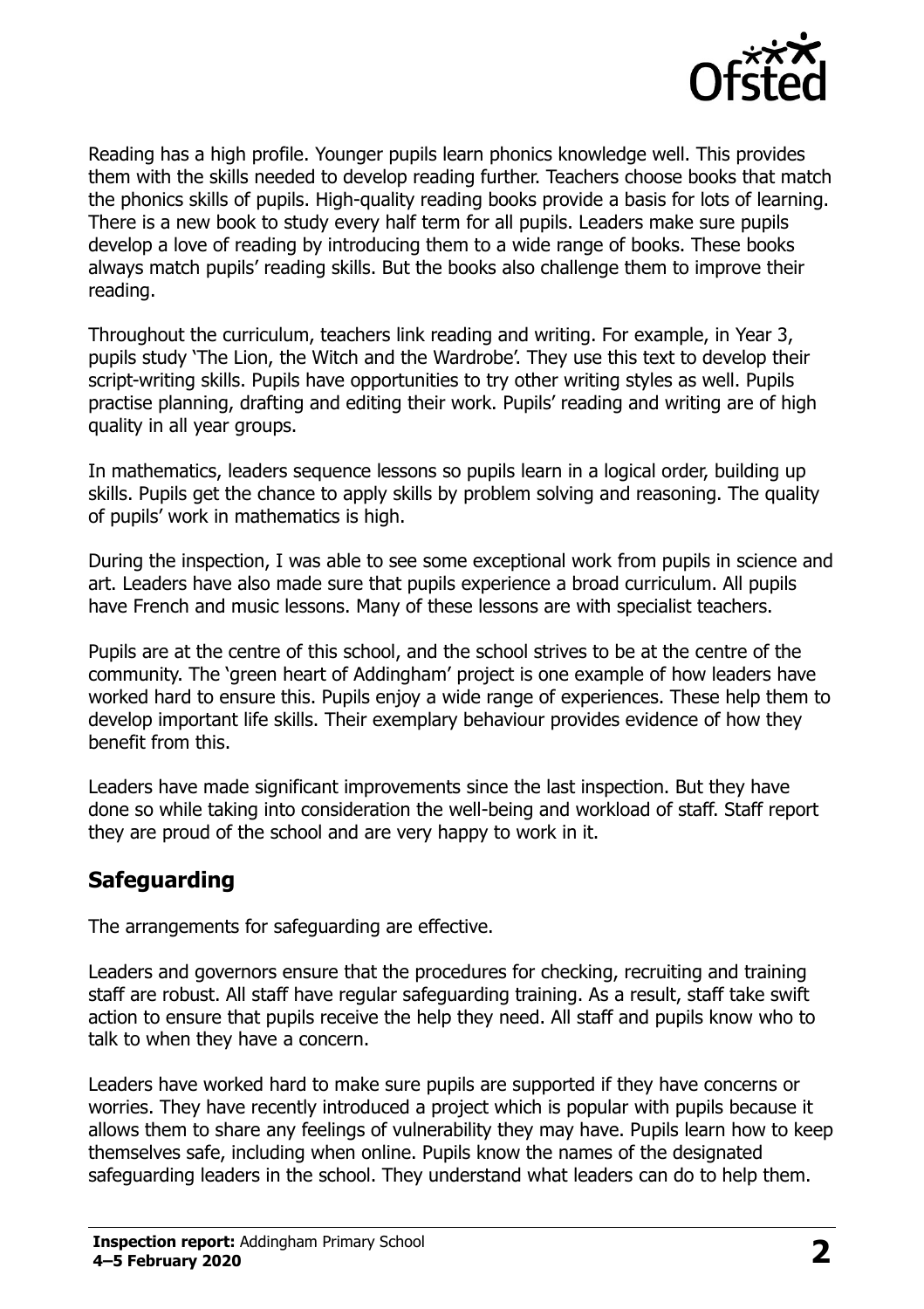

# **What does the school need to do to improve?**

# **(Information for the school and appropriate authority)**

■ Leaders have identified early reading and early mathematics as areas they want to develop further. They have introduced a new early reading programme and embarked upon an early years mathematics project. Leaders intend to, and should, further embed the early reading programme and implement the new mastery approach in mathematics through the early mathematics project.

# **Background**

When we have judged a school to be good, we will then normally go into the school about once every four years to confirm that the school remains good. This is called a section 8 inspection of a good school or non-exempt outstanding school. We do not give graded judgements on a section 8 inspection. However, if we find some evidence that the school could now be better than good or that standards may be declining, then the next inspection will be a section 5 inspection. Usually this is within one to two years of the date of the section 8 inspection. If we have serious concerns about safeguarding, behaviour or the quality of education, we will convert the section 8 inspection to a section 5 inspection immediately.

This is the first section 8 inspection since we judged Addingham Primary School to be good on 12–13 July 2016.

# **How can I feed back my views?**

You can use [Ofsted Parent View](https://parentview.ofsted.gov.uk/) to give Ofsted your opinion on your child's school, or to find out what other parents and carers think. We use Ofsted Parent View information when deciding which schools to inspect, when to inspect them and as part of their inspection.

The Department for Education has further quidance on how to complain about a school.

If you are the school and you are not happy with the inspection or the report, you can [complain to Ofsted.](https://www.gov.uk/complain-ofsted-report)

# **Further information**

You can search for [published performance information](http://www.compare-school-performance.service.gov.uk/) about the school.

In the report, '[disadvantaged pupils](http://www.gov.uk/guidance/pupil-premium-information-for-schools-and-alternative-provision-settings)' refers to those pupils who attract government pupil premium funding: pupils claiming free school meals at any point in the last six years and pupils in care or who left care through adoption or another formal route.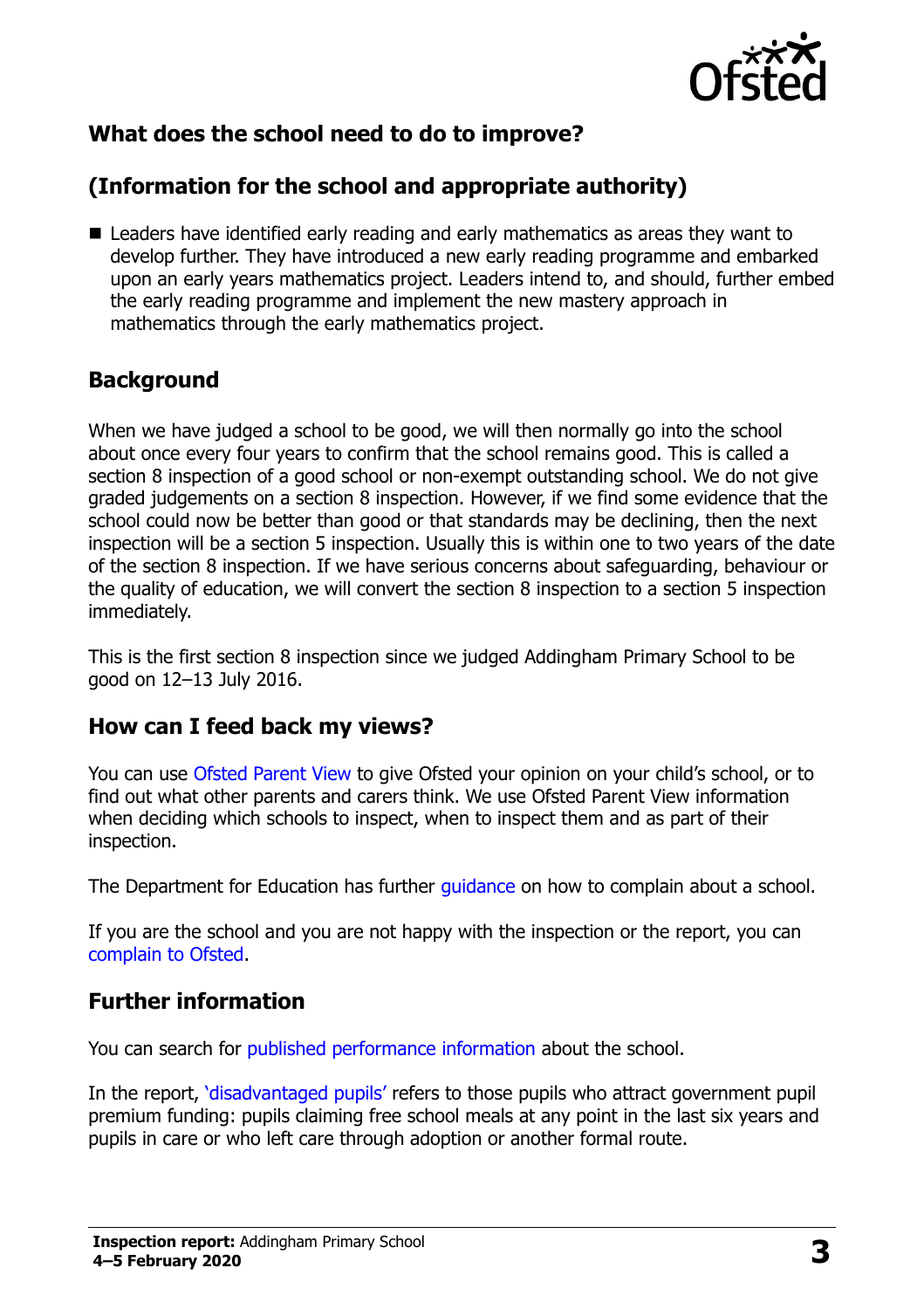

# **School details**

| Unique reference number                                | 107286                               |
|--------------------------------------------------------|--------------------------------------|
| <b>Local authority</b>                                 | <b>Bradford</b>                      |
| <b>Inspection number</b>                               | 10121871                             |
| <b>Type of school</b>                                  | Primary                              |
| <b>School category</b>                                 | Maintained                           |
| Age range of pupils                                    | 4 to 11                              |
| <b>Gender of pupils</b>                                | Mixed                                |
| Number of pupils on the school roll                    | 222                                  |
| <b>Appropriate authority</b>                           | The governing body                   |
| <b>Chair/Chair of trust/Chair of</b><br>governing body | Anna Robinson                        |
| <b>Headteacher</b>                                     | <b>Hilary Cave</b>                   |
| <b>Website</b>                                         | http://www.addingham.bradford.sch.uk |
| Date of previous inspection                            | 12-13 July 2016                      |

# **Information about this school**

- The school is an average-sized primary school.
- The school runs a before- and after-school club.
- The proportion of disadvantaged pupils is well below the national average.
- The proportion of pupils who speak English as an additional language is below average.
- The proportion of pupils with SEND is below average.

# **Information about this inspection**

- I met with the headteacher, senior leaders, curriculum leaders and other members of staff. I also met with a group of governors, including the chair of governors. I took account of the 22 responses to Ofsted's staff survey.
- I observed pupils' behaviour in lessons and around the school, including at playtimes and lunchtimes. I gathered pupils' views about the school through formal and informal discussion.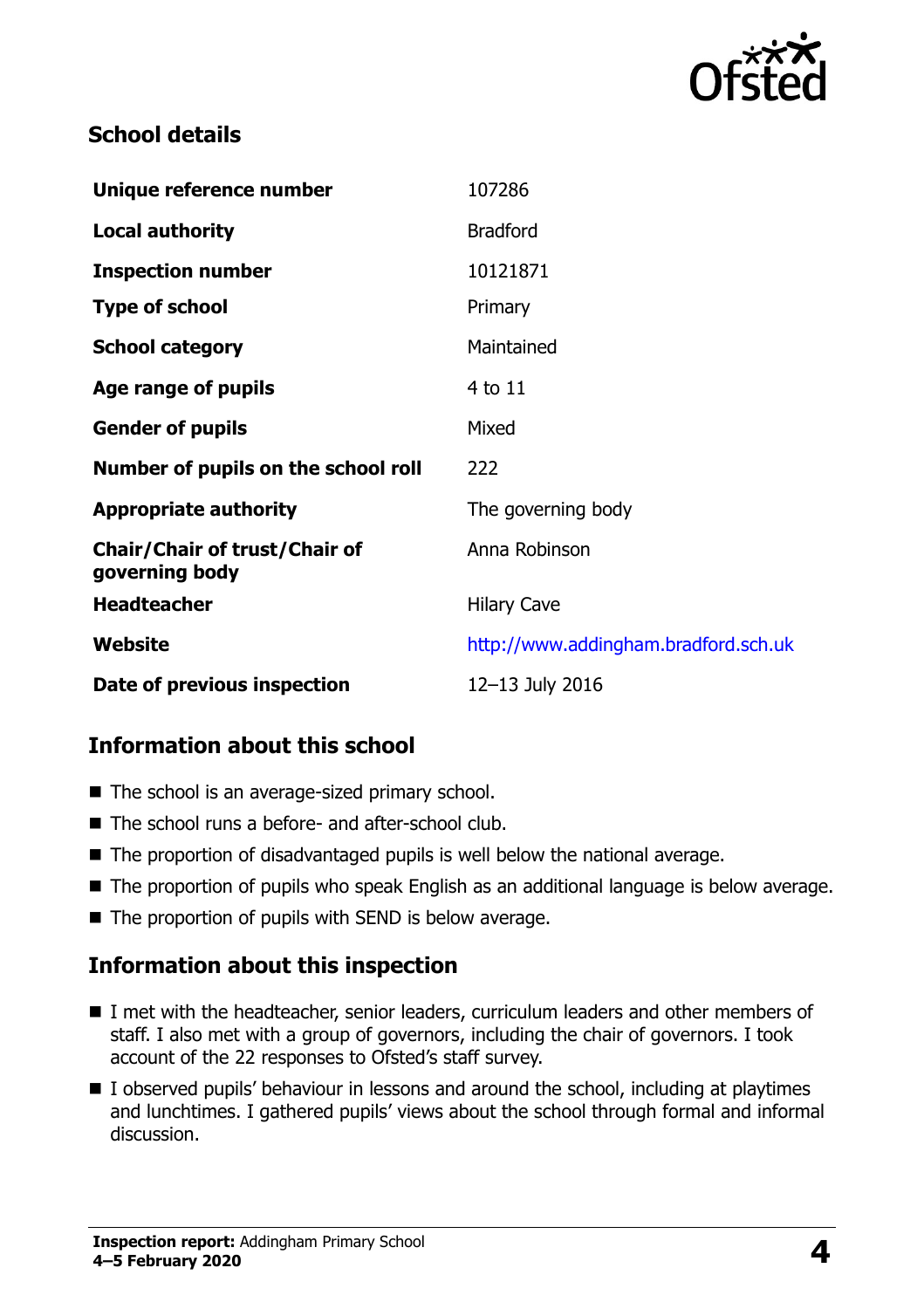

- I scrutinised a range of documentation, including the school's self-evaluation and improvement plans, minutes of governing body meetings and safeguarding documents. I also evaluated information relating to pupils' behaviour and attendance.
- I took account of the views of 95 parents who responded to Ofsted's online questionnaire Parent View, along with 94 responses submitted as free-text.
- $\blacksquare$  I looked in depth at the following subjects: reading, English and writing, and mathematics. In doing so, I visited classes across year groups and reviewed pupils' work. I spoke to pupils about their learning and listened to them read. I also met with teachers.

#### **Inspection team**

Barry Found, lead inspector Her Majesty's Inspector